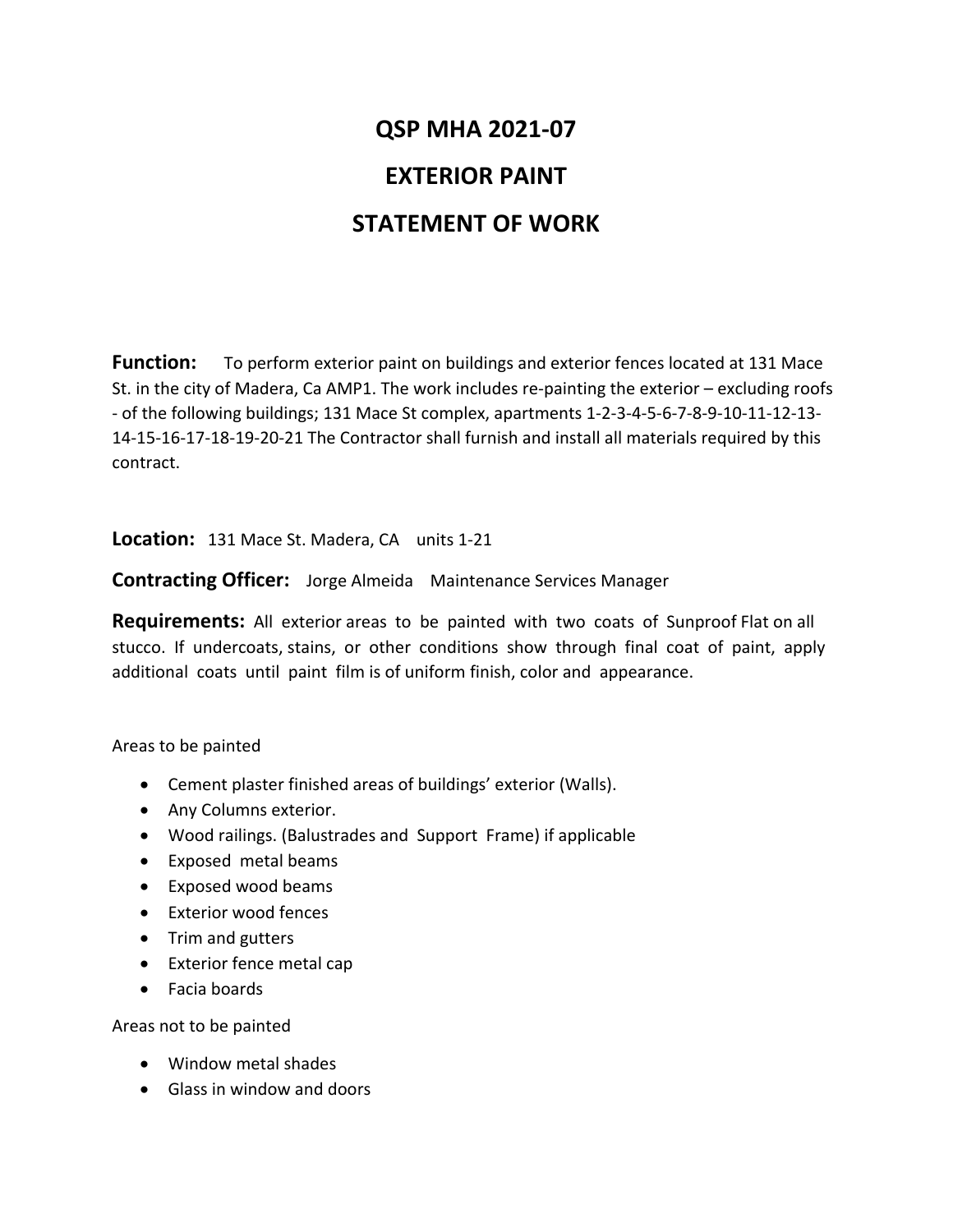- Aluminum finished surfaces
- Interior of building
- Roofs
- Foliage
- Walkways/roadways

## Products

- Use Pittsburgh , Behr, or Glydden, satin Sunproof on all wood trim and doors.
- Metal security doors color white use appropriate metal satin paint to match existing
- Use Pittsburgh, Behr, or Glyden paint Sunproof flat on all stucco surfaces
- Use Valspar, Behr, water proof exterior semitransparent stain and sealer for all exterior of wood fences
- Paint metal cap on fencing using a direct to metal water proof satin to match existing color, it could be Pittusburgh, Behr, or Glydden

## Preparation/Application

- Pressure wash entire buildings' exterior
- Apply primer coat before painting
- Pressure wash all patio exterior fencing to where it is a clean look then apply a semitransparent protective stain coat
- Paint metal cap on fencing using a direct to metal satin to match existing
- Repair hairline fractures in stucco around the buildings
- Cover and protect floors and all adjacent surfaces from paint smear, splatters and droppings. Use drop cloths of adequate size to protect adjacent areas.
- Mix and prepare painting in accordance with manufacturer's recommendations.
- Remove hardware, hardware accessories, machined surfaces, plates, lighting fixtures and similar items in place not to be painted or provide surface applied protection. Reinstall remove items when final coat is thoroughly dry.
- Do not paint over dirt, rust, scale, grease, moisture, voids and blemishes or other condition detrimental to formation of a durable paint film. Clean surfaces to be free of dust, dirt, oil, grease or other foreign matter.
- Repair all minor voids, nicks, cracks, dents and joint caulking as necessary with suitable patching materials and finish flush to adjacent surfaces. If any surface be found unsuitable to produce a proper paint and sealant finish, the Contracting Officer (CO) shall be notified in writing and no material shall be applied until the unsuitable surfaces have been made satisfactory.
- Paint only in dry weather when surfaces are moisture free.
- Execute work in accordance with label directions. Coating applications shall be made in conformance to this specification and to the manufacturer's paint instructions on the labels and product data sheets.